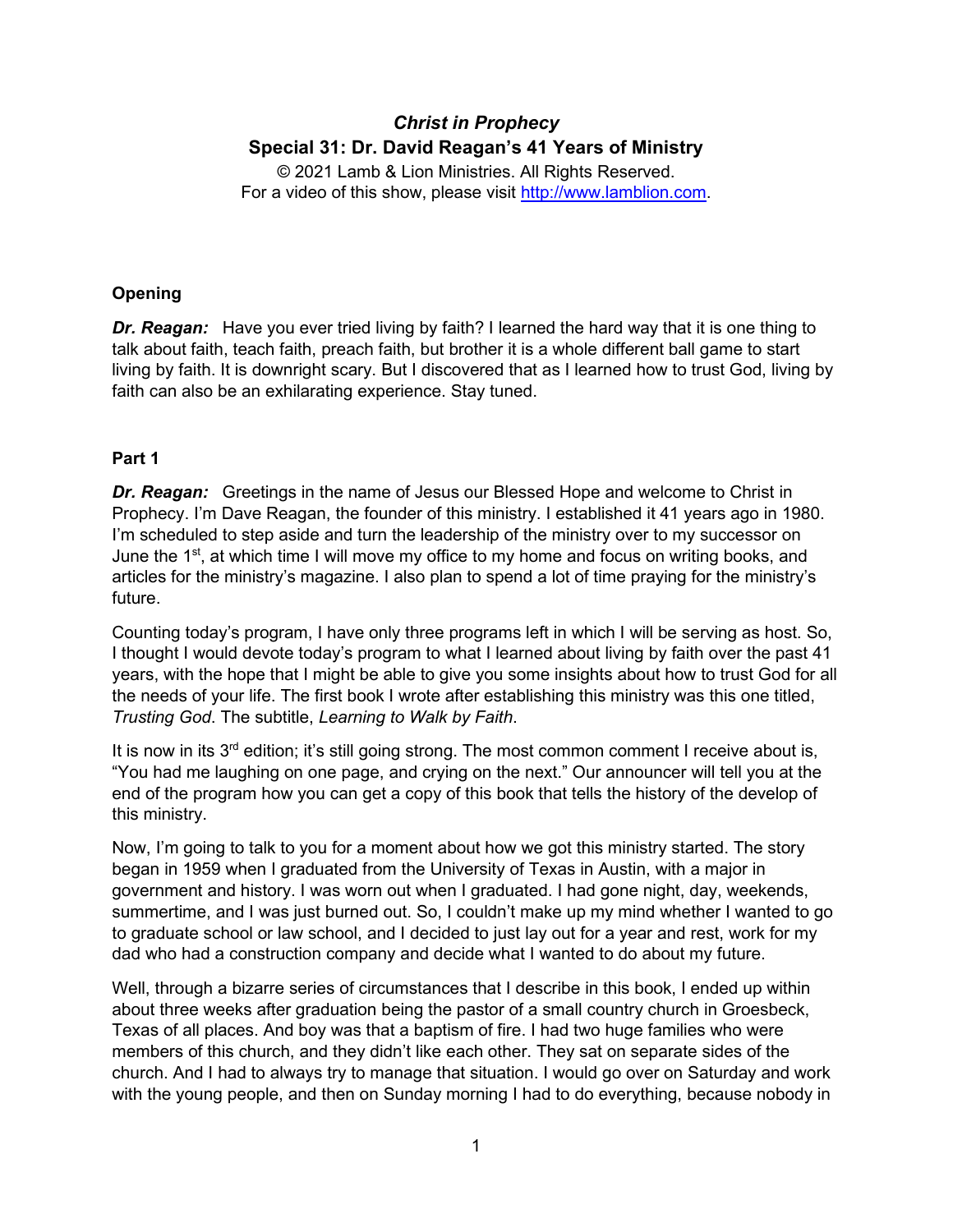the church would do anything. So, I had to lead the prayers. I had to do the communion service. I had to lead the singing. Yes, me. And then I would do the preaching. So, it was really quite an experience.

And I knew in my heart that God had called me into the ministry. But unlike Isaiah who said, "Here I am Lord, send me." I said, "Here am I Lord, send anybody but me." Because I had my own mind made up that I was going to be either a diplomat or I was going to be a politician. And I had decided I'd probably go to law school. Well, while I was dealing with all that, about the middle of that year, I got a letter saying that I had been nominated for a Woodrow Wilson Fellowship. I didn't even know what that was. I was called to Austin, Texas. I was interviewed by five professors. The next thing I knew I had the scholarship. And it was an amazing scholarship. It paid for all of my college, all my expenses, I could go anywhere I wanted because not only did they pay my expenses, but they gave the college \$10,000 a year just for accepting me, each year. Which was worth about \$50,000 today.

So, I selected Harvard University and I went to the Fletcher School of Law and Diplomacy and earned three degrees. Two master's degrees and a PhD in International Politics. And then I began a career in academics teaching International Law and Politics, and also serving in administrative capacities.

Now, it was while I was doing that I was very successful at it, but I was miserable, absolutely miserable. And do you know why? Because I was outside the will of God. As long I was outside His will it didn't matter what I accomplished I found no fulfillment in it, and I was miserable. And so, I even won a Fulbright Fellowship that enabled me to go to the Philippines and teach at the University of the Philippines in 1966 and '67. But I was not happy.

And when I got back God put me through a very difficult situation that I describe in the book. I mean He hit me over the head with a 2x4 to get my attention. And He got my attention. And when He got my attention I really went to my knees in prayer. I had just accepted a position as vice president of a university in Oklahoma. I had not moved my family up there yet; I was living in an apartment. God engineered that because He wanted to get me alone to get my undivided attention. And each morning I would have a devotional before I went to work. And one morning I was having that devotional and all of a sudden the Lord spoke to my heart as clearly as if He had spoken out loud. Right in the middle of my prayer He said, "Step out in faith. Give up your career. Start preaching the soon coming of Jesus. Preach flee from the wrath that is to come by fleeing into the loving arms of Jesus." And I thought, "Where in the world did that come from?"

The next morning I'm praying, and the same thing, the same message, "Step out in faith, give up your career, start preaching the soon coming of Jesus." I was just awestruck. I didn't know what to do. And so, I kept wrestling with that, and wrestling with it.

I got my mail early in the mornings at that place. And one morning I went out while I was wrestling with that and there was a package from a friend in Houston, Texas. And in it was a cassette tape, I found out later it was one of seven put out by Pat Robertson about decision making. And this friend had a note in there said, "I heard this tape and God said, 'Send it to you.'" So, I went right back in and listened to it. And the fundamental point of that tape was whenever you are trying to make a major decision, seek the confirmation of two or more witnesses, a principle of the Old Testament. So, I sat down and made a list of people that I might contact.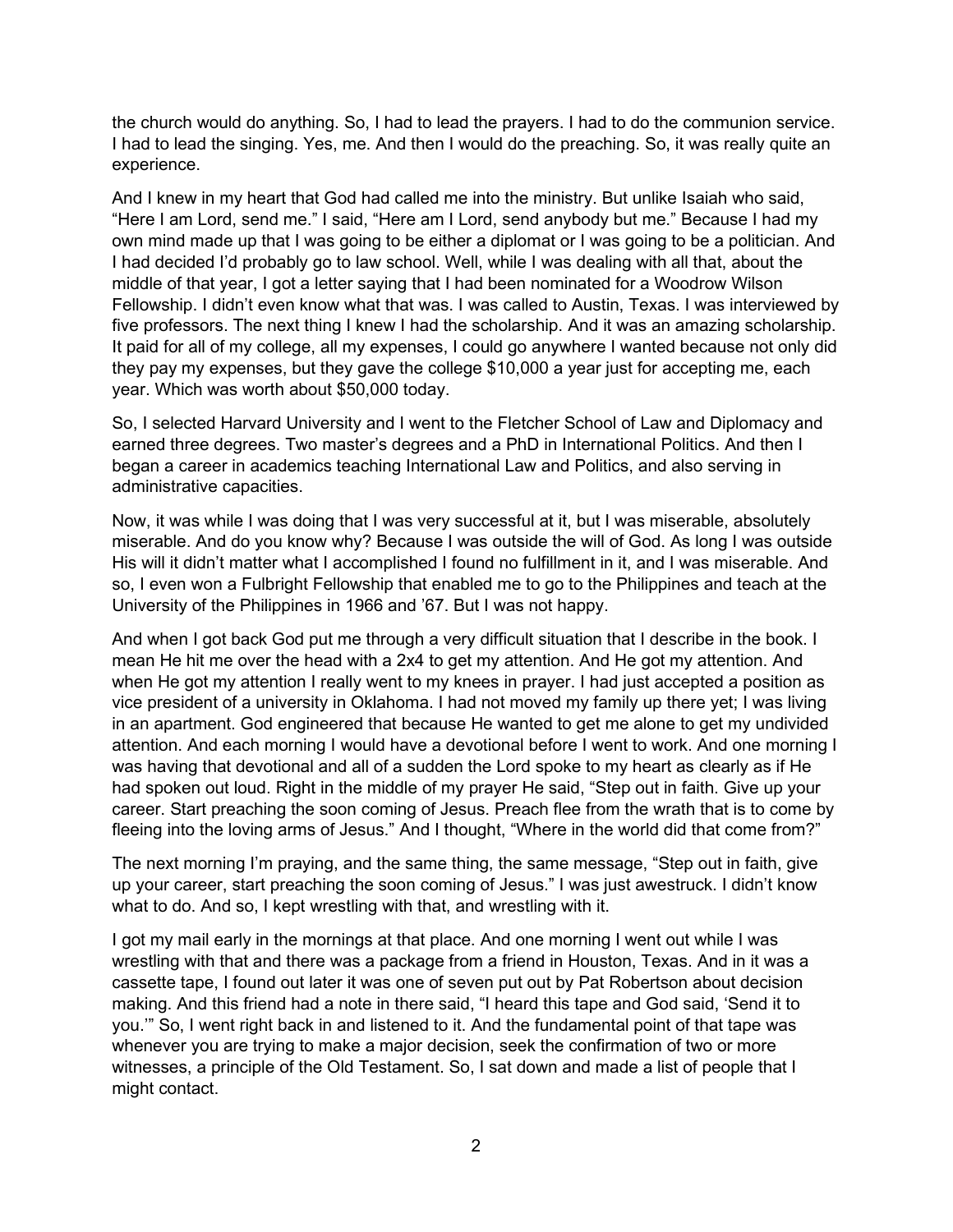And the first one I contacted was the godliest man I knew in Dallas. I called him. I told him what I thought the Lord was calling me to do. I told him I was scared to death. I didn't know how I could pay my bills if I just gave up my career and stepped out in faith. I asked him to pray about it and call me back in two days and tell me. In two days, he called back and said, "Brother, you better sit down." I said, "Why?" He said, "The morning you called me I went to a prayer breakfast. I told the people about the message God had laid on your heart." And he said, "David, before they left that morning, I didn't even ask them for anything, they just voluntarily put pieces of paper in front of me and they had monthly pledges that add up to \$800 a month in pledges if you will step out in faith and start this ministry." Scared me to death.

I sat down, I thought, okay, well, I got to get a second witness. And I went through it all and I thought, well, I'll call this one lady in Dallas who has been a thorn in my side, a burr under my saddle. She was a lady who every time I preached anywhere she would get a copy of it. She would analyze it. She would send me three or four typed written pages telling me, I should have said this, I should have said that I should have quoted this scripture, I shouldn't have quoted that scripture. She was just a thorn. I'm telling you. I thought, well, if anybody will tell me the truth, she will. Looking back on it now, I think what I was doing was trying to find somebody who would say, "No."

So, I called her. And she was a very abrupt lady. I call her and she would always answer the phone by saying, "What do you want?" She wouldn't say, "Hello." She'd say, "What do you want?" I said, "Well, this is Dave, and I'm calling." And I told her what I was all about. And she would never say, "Goodbye." She'd just hang up. So, I told her, "I want you to call me back in a couple of days and let me know what you think. Pray about it." She said, "Okay." And hung up, that was it. I thought, "Well, that is the end of that."

Then next day she called. And she said, "David, I have been in prayer." She was so calm, and so quiet, and it scared me. She said, "I've been in prayer, and David the Lord has really confirmed this in my heart. In fact," she said, "right after I talked to you I went to the mailbox and I opened up an envelope and I had an inheritance of \$3,000, and the Lord spoke to my heart and said, 'Give a \$1,000 to David.' And I'm giving you a \$1,000 of mine." And this was a lady who lived in poverty. But she said, "I'm going to give you a \$1,000."

And then she said, "And then I got another gift." And she started laughing. I didn't even know she could laugh. And I said, "What's going on?" She said, "Well, I know that you have an old broken down car, don't you?" And I said, "Yeah, I do." And she said, "Well, I know you need one." And she said, "I've got one I'd like to…" Oh, she said, "I know you've got a university car." And I said, "That's right." She said, "Well, I want to give you a car, because I know you need one." And she just kept laughing. I said, "What are you laughing about?" She said, "Well, it has been on the side of the road more than it has been on the road. It is a holy car. It's been prayed over many times."

Well, it was a holy car. But she said, "I am going to give you a \$1,000 and your car." And folks, that got my attention. So, I stepped out in faith. I resigned my position there. I started this ministry. And when I went to the president of the university and I told him that I was going to do this, he said, "Well, what church are you going to preach at?" I said, "No church, no church has called me." He said, "You don't have a church calling you?" I said, "No, I'm just going to step out in faith. And he said, "What are you going to preach?" I said, "Jesus is coming soon." And I remember he looked at his desk, and he looked back up at me and he said, "When are you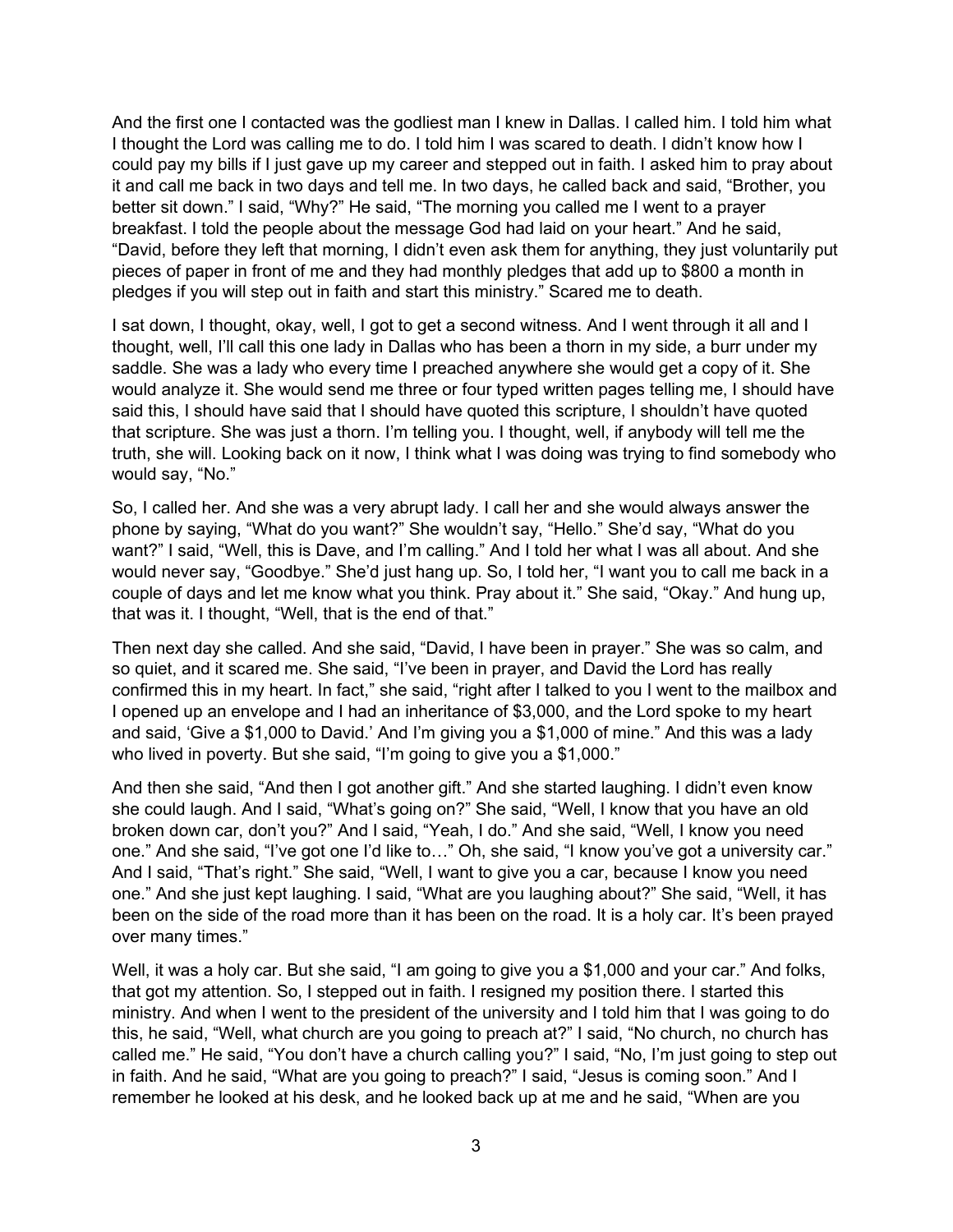going to do this?" I said, "I'll give you two weeks' notice. On April the 1<sup>st</sup> I'm resigning." And he looked down at his desk again, and he looked back up at me and he said, "All I can say to you, is that you have selected a very appropriate date, April Fool's Day."

Well, I stepped out in faith, and people said I was crazy. All my friend said I was crazy. My wife wondered if I was crazy. But we struggled through that first year. And one year later. One year later, on the exact date that we founded the ministry, on April the  $1<sup>st</sup>$  I arrived back into this nation from my first trip to Israel with a group. I've been to Israel before, but this is the first group I took. And my wife met me at the airport and handed me a package all wrapped up with a bow on it. I said, "Well, honey, this is not our anniversary. It's not my birthday. What is this?" She said, "Open it." I opened it and here was this wonderful certificate that she had arranged for me. It had our logo at the top, and it said, "Presented to my husband on the 1<sup>st</sup> Anniversary of Lamb & Lion Ministries." And then at the bottom she had the verse from 1 Corinthians 4:10, a verse that says, "We are fools for Christ's sake." It is one of my precious possessions, and it hangs in my office to this day.

Well, I want to tell you something, folks, it was hard to start a ministry in 1980, very hard. That was before the internet. We didn't have access to the internet until 1995. Today you can start a ministry and be very successful, very quickly if you have something worthwhile to say. But back in those days there was no internet. There was no way to get exposure. I think I preached for four or five years at just little country churches that hardly had 40, 50 members. But the Lord was using that to develop me, and to develop my message. And so, finally I got a breakthrough, and I began to preach at larger churches. But the first seven years of the ministry were extremely difficult. We prayed like mad every day to be able to meet the requirements of the ministry, the financial requirements. The first seven years I lived on a salary of \$1,000 a month because we just put everything we could back into the ministry in equipment and staff members. And I lived on my wife's salary as a first grade teacher.

But finally in 1987 the turn around came. And in 1987 the trustees asked me to take a sabbatical for a year and not to do any preaching. Up to that time I was holding 40 meetings a year. They said, "No meetings." I said, "How are we going to finance the ministry?" They said, "We don't know but God will supply." And God supplied. One of our supporters came up with the prophecy partner concept, and we introduced that, and people signed up and began to send \$25 a month all over this nation. And we made it through that year with no financial difficultly whatsoever.

And during that year I wrote two books, *Trusting God* and I wrote this book called, *Christ in Prophecy Study Guide*. And these two books have been two of the most popular books of this ministry has ever published. They are both in their third editions now, they are both still going strong. And so, as a result of that I decided to cut my number of meetings in half, from 40 to 20, in 1988, and start focusing upon doing writing.

And then as the ministry moved along we finally got on the internet. We were able to develop a website and I was able to begin thinking about greater outreach. Finally in 2002 we made a major decision to leave our radio program, which had been going on for almost 21 years, a daily 15-minute radio program which had blessed so many people and had blessed me. And we instead went to television that was a major decision. And many people got very upset about the fact that we cancelled our radio program, but we couldn't do both. So, we began to broadcast, and we've been broadcasting ever since then. In fact, I think is our  $997<sup>th</sup>$  program that we are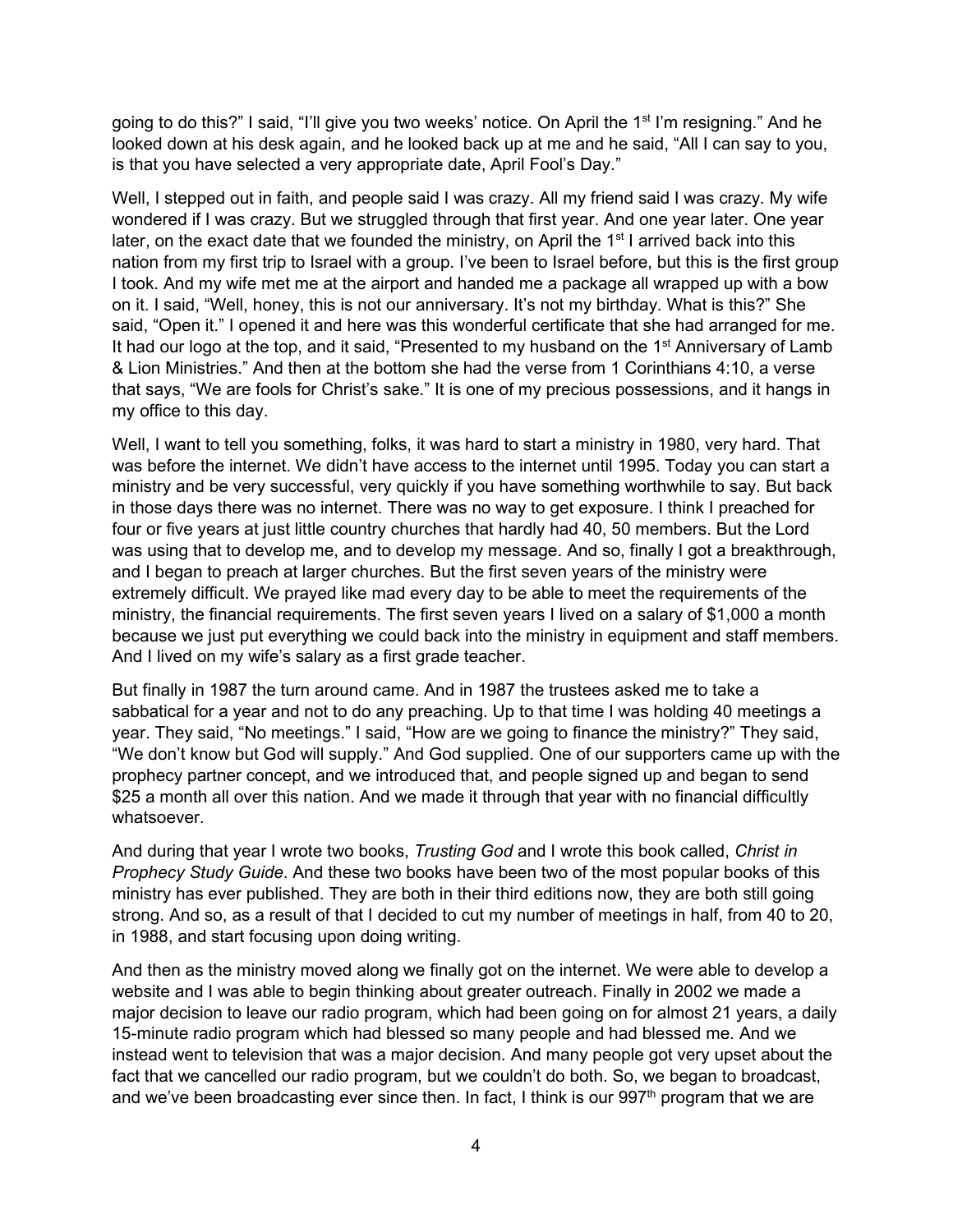broadcasting. So, we have been really blessed over the years through television and the viewers who have lined up as prophecy partners and helped us.

Now, we are going to take a break, and after the break, we are going to take a break for a brief announcement, and when we return I'm going to begin to tell you about how living by faith is so exhilarating. And how God performed miracle, after miracle, after miracle, both in the lives of people and also in the finances of this ministry. He was so faithful to us, and He worked through our prophecy partners and others to see to it that all our needs were met.

### **Part 2**

*Dr. Reagan:* Welcome back to Christ in Prophecy. I'm Dave Reagan, the founder of this ministry, and I've been reminiscing about 41 years of ministry.

As I began to learn how to trust God and lean on Him for all the needs of this ministry, I began to experience miracles that surprised me, and blessed me and resulted in greater and greater faith.

I had grown up in a church that taught what theologians call cessationism. Basically, this is a belief that when the last Apostle died, the Gifts of the Spirit, together with miracles ceased. So, we basically put God in a box and said there were things He could no longer do.

When I started living by faith, I quickly discovered that this theology was simply not true. And I discovered three scriptures that proved it was not true: The first was Malachi 3:6, and it reads, "I the Lord do not change." And that word, Lord, there is Yahweh, speaking of our Creator God. He does not change. That means He can do all the things today that we read about in the Bible, including the performance of miracles.

The second scripture is in 1 Corinthians 1:7 and that particular scripture reads as follows, it says, "You are not lacking any gift awaiting eagerly the revelation of our Lord Jesus Christ." That means that all the spiritual gifts will continue until the Lord returns.

And the third scripture is in Hebrews 13:8, and it's really my favorite, and it simply says that, "Jesus Christ is the same yesterday and today, yes, even forever." Jesus does not change.

So, the miracles and the gifts that we read about in the Bible are still relevant for today. And I learned that as I began to move forward in this ministry. I began seeing miracles of God. And I realized that we had pretty well defined miracles out of existence. Most people say, well, a miracle is something that violates the law of nature. Well, that is true. But it can also be a miracle of timing. And I saw miracles of timing, one after another, after another, as well as miracles that seemed to violate laws of nature. I'll explain to you.

For example, one of the first miracles that I experienced was early in the ministry, about 1983, I was holding a meeting here in the Dallas area. And the song leader was a man who was very spiritual in nature, and he had one child, a little girl who was about 12 years old, she had never been able to walk, never been able to talk. They would put her on a pallet at the back of the church and she would just lie there on the pallet. And there were certain songs that she really liked, and if they sang those songs she would get very agitated. And the doctors had told his wife she could never have another child because of the trauma that she experienced in delivering this girl.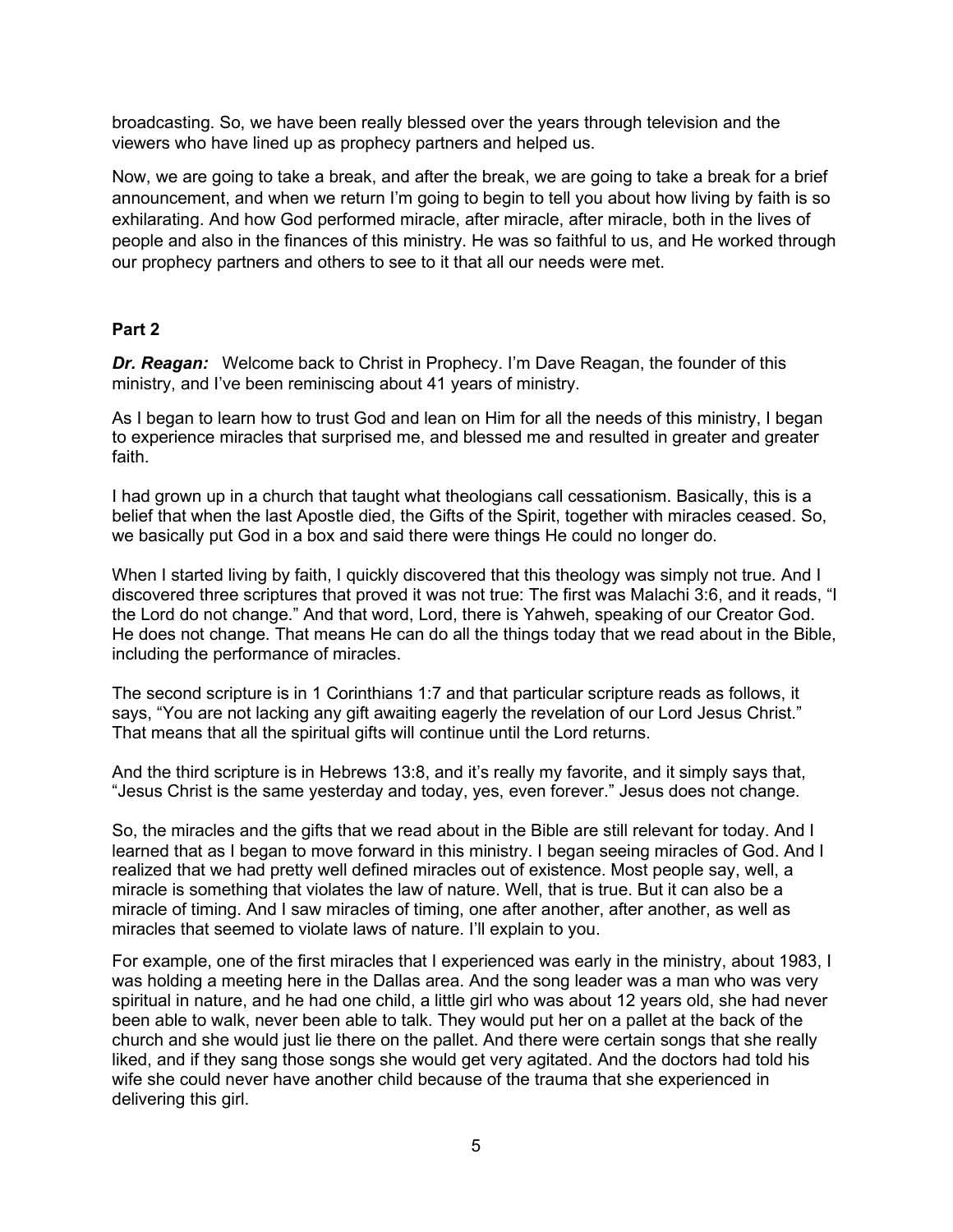Well, when I offered the invitation that evening he put down the songbook, motioned to somebody else, they came up and they started leading the worship and he and his wife came up and they said, "You preached this evening on Hannah, and how through her faith she was able to conceive." I said, "That's right." They said, "Well, we believe in faith that my wife can conceive, because we believe in miracles regardless of what the doctors have told us." So, we just held hands and I prayed a very simple prayer that God would bless her womb. And about three months later he called me on the phone. You could have heard him talking all the way across Dallas without a phone he was so excited. He said, "My wife is pregnant. The doctors don't believe it, but she is pregnant." Then he called about two months later and said, "You are not going to believe this we are going to have twins." And shortly after that their girl died. And so, God replaced that little girl with two boys, twins. And that was the first womb I prayed for, and God gave me a special gift to do that. And I prayed for womb, after womb, after womb since then. And I have a whole drawer full of photographs of children that were born to women who were told they could never have a child.

Well, another miracle I experienced that really violates the laws of nature, as far as I am concerned was in the singer that began to sing on our program, a man by the name of Jack Hollingsworth. A man so enthusiastic about the Lord that he couldn't stand still, we called him Jumping Jack. And he's gone on to be with the Lord now. Many of you saw him on our program for many years.

But Jack lived on the streets for 20 years as an alcoholic. Just lived in an alcoholic daze, tried to kill himself two times, did not succeed because God had a purpose for his life. And one day he met a little lady in Lexington, Kentucky who was running a detox center there. And he started trying to con her and she looked at him, and she was a real tough little lady, her nickname was shotgun because she was only 4 foot 10. And she looked at him and she said, "Let me tell you something buddy you can't con me." And she put her finger in his face and said, "Let me tell you something else, I say to you in the name of Jesus you will never be able to get drunk again." And he laughed and he said, "Lady, you are talking to a professional drunk." A week later he came back, and he said, "You know I've been drinking non-stop ever since you said that to me, non-stop, and I can't get drunk. I just can't get a high. Tell me more about that Jesus." She did. He accepted Jesus. They later got married. Formed a ministry called, Acts 29, went all over this country ministering. You talk about a miracle, brother that's a miracle, and God performs those miracle everyday in the lives of people all over the world.

And then there were the financial miracles that we encountered in this ministry, one after another, after another. The very first one I remember, and you won't think this is a miracle but to me it is a miracle. And that was about the third year of the ministry I went to our board of trustees and I said, "The car I'm driving it breaks down, it spends more time on the side of the road then it does on the road. I've got to have a new vehicle so I can drive to all the meetings I'm preaching at." And they said, "Fine." And voted unanimously, "Go buy a new vehicle."

We moved onto the next item on the agenda and suddenly one of the trustees said, "Wait a minute. Wait a minute. Let's talk about this for a moment." He said, "How are you going to get that car?" I said, "Well, I'll do it the way I've always done it. I'll go down, I'll find a new economically car, and I'll sign a contract, we'll start paying so much a month." He said, "I don't think you should do that." He said, "David, this is a faith ministry. You've said that from the beginning. And you've got to learn to live by faith." He said, "If you have a need God knows it's a need, if it's a legitimate need God will supply it. Don't do it that way. Just simply let's join hands around this table and pray that God will supply that vehicle. And then let's wait for God to supply it. I said, "Okay." So, we joined hands, we prayed.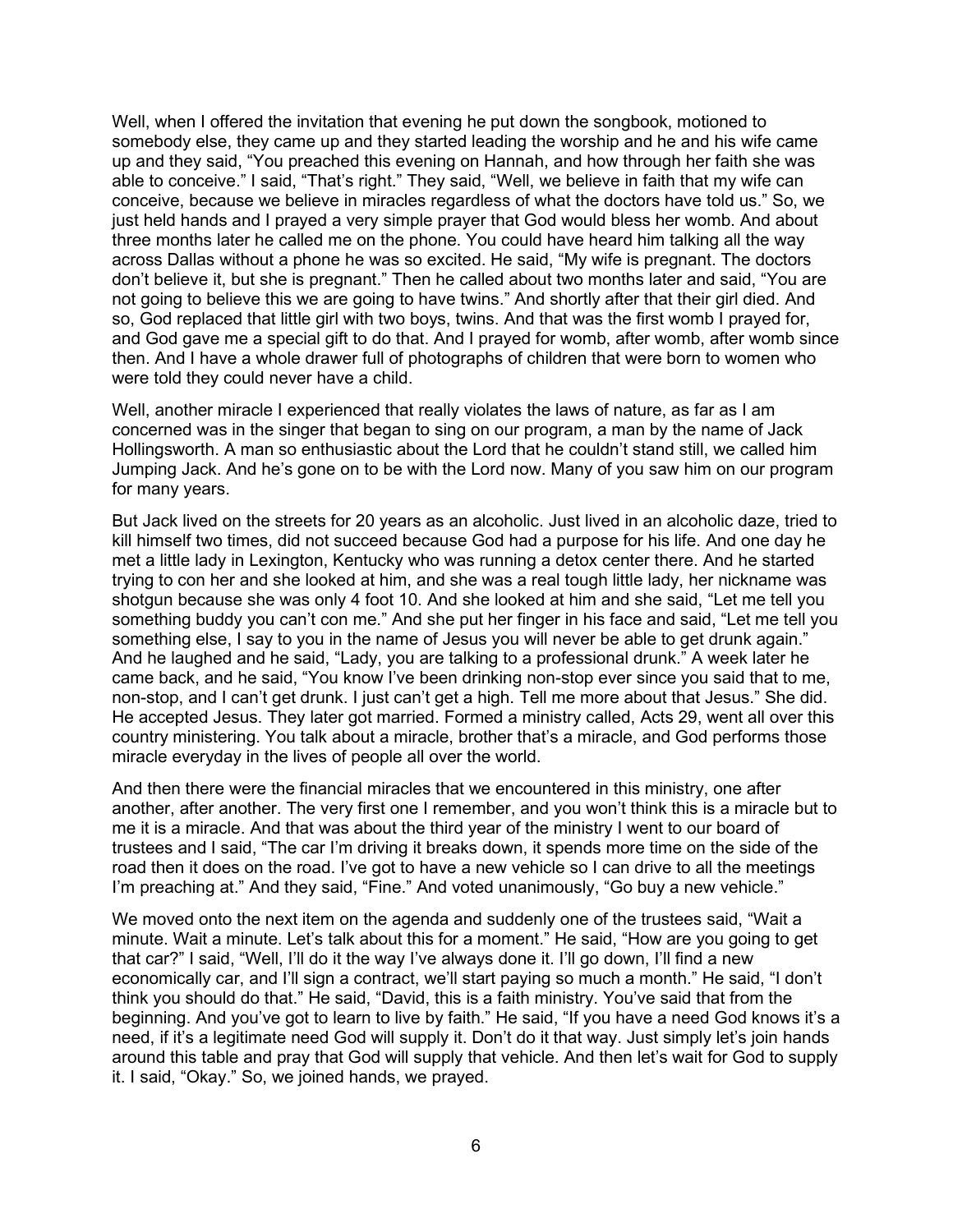In the next little newsletter, which was just a one page newsletter at that time I put a little paragraph in there and said, "We need a van for the ministry that we can use to carry our materials in when we go to a meeting." We sent that out and about three days later a lady from Oklahoma City, who I met only one time, I had preached at her church, she called me, and she said, "I saw you need a van. How much does a van cost?" I said, "Well it cost about, oh, I'd say \$15,000." This was back in the 1980's. And she said, "Well, how much does the tax, title, and license cost?" I said, "I don't know." She said, "Well, I'll tell you what I'll do. I'll make the check out for \$17,000 and I'll send it to you by overnight mail." Bang, just like that we had the money. Sure, was a lot better than borrowing it from a bank.

And I just saw that happen over, and over, and my faith begin to build. I remember when we began broadcasting on TV. We were on one national network, the Daystar Network. And we broadcast on that for about a year, a year-and-a-half, and one day a man from Houston called and said, "I'd like to see you get this program on another national network." I said, "Well, I agree. We've been praying about that for a long time." He said, "Well, what would it cost?" I said, "I don't know, but probably about \$150,000 a year." He said, "Well, great." He said, "I am going to send you a check for that amount right now, and you get on that second network." And I was just blown away.

But let me tell you something else about that. After he did that it suddenly occurred to me, well, does that network have a space for us? So, I called the network and I asked to speak to the vice president of programming. And he gets on the phone and I said, "My name is Dave Reagan I'm with Lamb & Lion Ministries, we have this television program." He said, "I know all about that." He said, "Are you calling in response to my letter?" And I said, "Well, no." This was before, he actually sent me a letter, this is before we were relying on the internet that much. And so, I said, "No, I haven't gotten your letter." He said, "Well, I sent you a letter the other day. My wife has been using your materials to teach her class for five years, and she has been bugging me to death to get your program on our network ever since you started broadcasting about a yearand-a-half-ago." And he said, "We've got an opening and I sent you letter and told you so." I said, "Well, that is a confirmation from God." And the next thing I knew we were broadcasting on that station.

Folks, I have seen this happen over, and over, and over. I remember one time, we never ended a month without having all our bills paid, never in the history of this ministry, all out bills paid every month, never gone into debt. And so, one month the financial director came to me and said, "David, I hate to tell you this, but I think we are going to have our first month where don't have all our bills paid. So, we went to prayer, and we began to pray day, after day, after day, that the Lord would get us to the end of the month with all our bills paid. And the end of the month came, and the next day he came in he said, "Well, David we made it! We've got \$7.50 left in the bank." And I praised the Lord for that.

And then a few days later, when somebody came to my office and said there is a dentist who has moved here from Florida, he has been watching our program. He ordered all of our TV programs. He wants to talk to you. I went in, I talked to him for about 30 minutes. He looked at his wife, and said, "We've got to go." He said, "Before we got let's give him a check." He said, "Do you think 25 would be fine?" And she said, "Yes." And he wrote the check, handed it to me, walked out to his car. I went over and handed it to my secretary and went to my office. The secretary said, "David, did you look at this check?" I said, "No, I didn't look at it. It's for \$25." She said, "No, this check is for \$25,000."

Folks, we just had things like that happen over, and over, and over. God was so faithful; He always met all our needs.